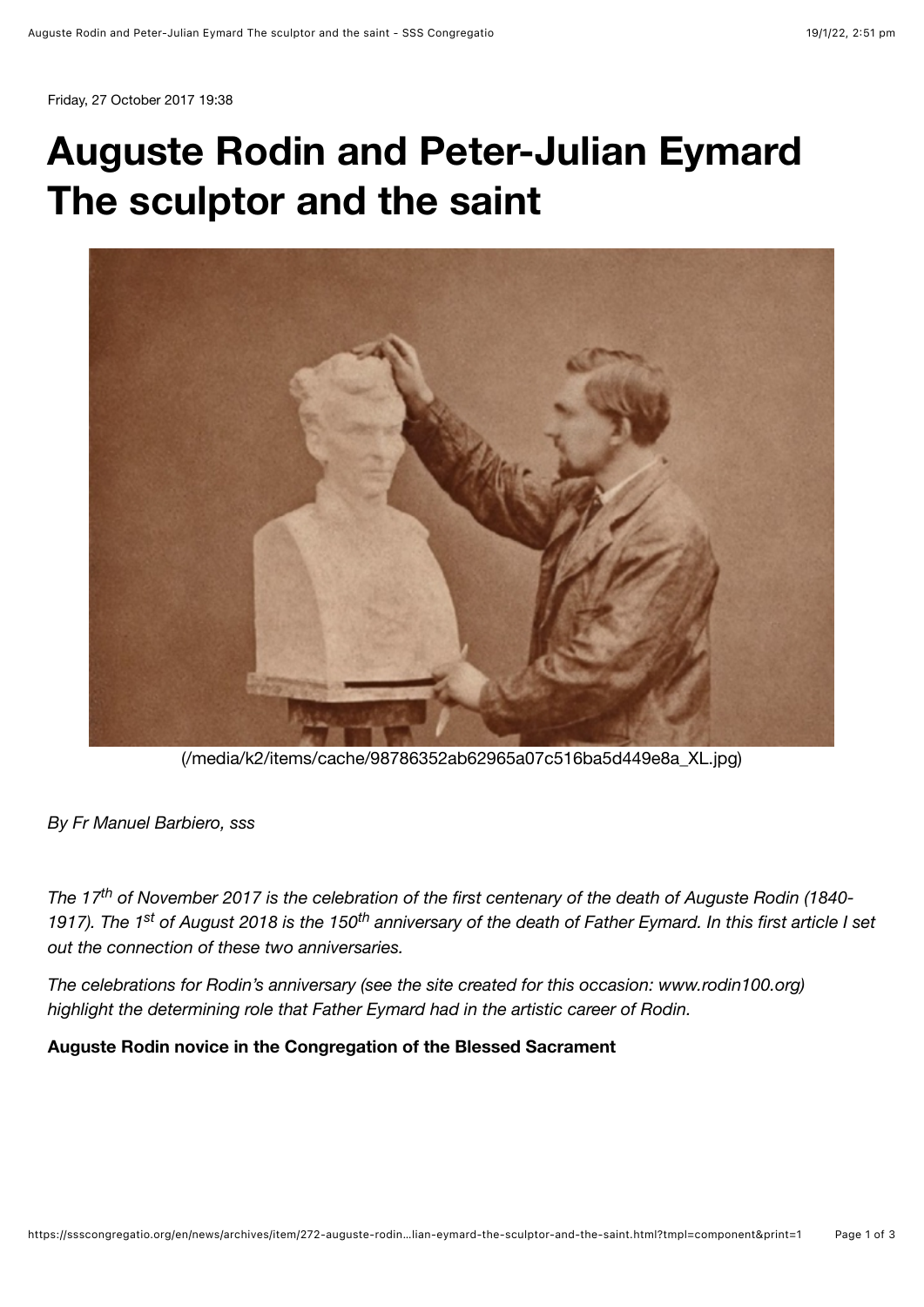

Auguste Rodin (1840-1917) is considered as the father of modern sculpture. Born on 12 November 1840 in Paris, he became an apprentice in the School of design.

Disturbed by the death of his sister Maria, a novice of the Sisters of Saint-Maur, on 8 December 1862, he was received by Father Eymard into his community. A little later he became a novice taking the name Brother Augustin. His mother, Marie, who used to often frequent the chapel of the Congregation of the Blessed Sacrament, asked for the help of Father Eymard, and the meeting between the two men was arranged.

Father Eymard quickly understood that Rodin did not have a clear vision of his vocation and encouraged him to persevere in his art, making available to him a shed in the garden as a workshop. Rodin made a bust of Father Eymard in 1863, which was one of his first works. We do not know if Father Eymard posed for him. We know that he would offer a plaster copy to Mother Marguerite Guillot in 1864. Father Eymard wrote to Mother Marguerite: "You may send me your

letter by means of good Brother Augustine; that was a poor gift that he gave you." (21 June 1864, CO 1412). The work was not satisfactory and was put in the attic.

Rodin stayed in the Congregation for five months before returning to secular life and carrying out his true vocation as a sculptor.

The bronze bust of Father Eymard is exposed in the Rodin museum.

## **Auguste Rodin "God's pupil"**

Rodin's meeting with Father Eymard was decisive in the following of his artistic career.

An article on "Auguste Rodin, a sculptor who does not fit into the mould" has a paragraph beginning by "God's pupil", stating: "Recall this name well: Father Eymard. Without this holy man, who knows if Auguste Rodin would have been able to free and share his genius at all? At 22, struck and distraught by his sister's death, Auguste Rodin entered into a mystical crisis and joined the seminary of the Blessed Sacrament. One day, when the young Auguste had just carved the bust of Father Eymard, the man in question, amazed by so much talent, approached his young pupil and told him: 'My son, you have better things to do in life than to be a priest. God has not called you to religion.' Brother Auguste then put aside entering orders and began his career of being a sculptor. Thank you Father!" (www.expointhecity.com)



An article, published in the magazine *Nouvelle Cité* July-August 2017, put on Father Eymard's lips the following words addressed to Rodin: "Draw, model, trim, shape… and give the world your soul through Beauty. I am a priest and I do not know how to do it… Some pray and save another person. Others paint,